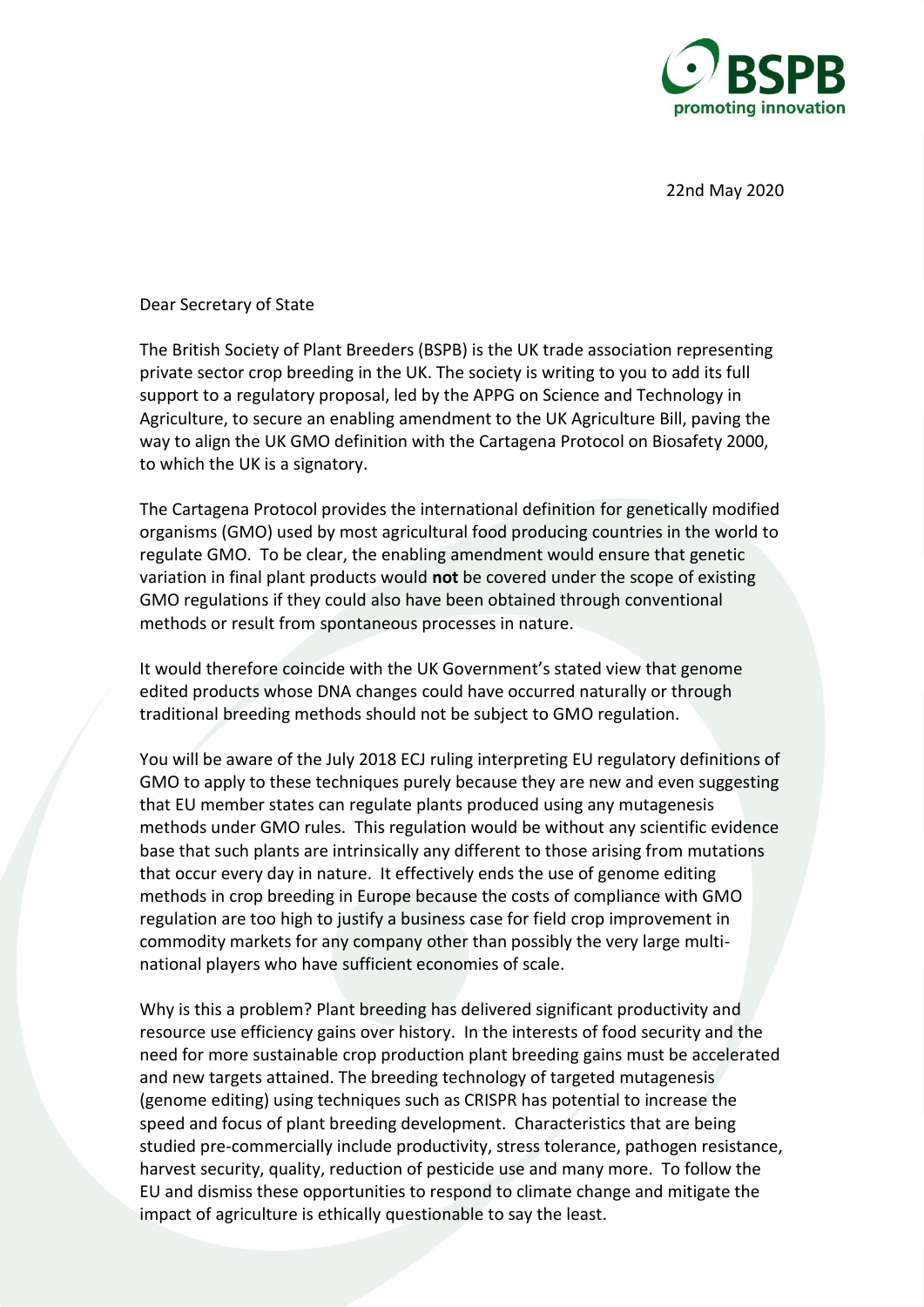

Commercial plant breeders occupy a pivotal role in translating science to the food system and as such inherently have a significant public good purpose aligned with their business activity. To allow plant breeders to provide a significant part of the solution to secure sustainable agriculture, a circular bio-economy and optimal response to climate change we will need all available technical tools to be at our disposal.

Would such an amendment be a reduction of standards? The Cartagena Protocol definition identifies all organisms where heritable foreign DNA is in the resulting plant and GMO regulations are designed to thoroughly assess risk to the environment and establish stewardship measures in cases where marketing is authorised. We do not suggest changing this, transgenic GMO regulation is well established worldwide.

Mutation breeding on the other hand mimics the mutations that occur in nature, but the mutations are targeted to known functional genes by the breeder. All new plant varieties regardless of breeding methods are subject to rigorous market approval under the Seeds Marketing Regulations. This product-based regulatory framework requires strict standards of identity (DUS), traceability and labelling (Certification) and only approves for marketing varieties offering improved performance compared to varieties already on the market (VCU).

This system provides a robust measure for suitability for marketing and the 'clear improvement' criterion for market authorisation is an absolute driver for continuous innovation. Whilst more can be done to focus performance improvement towards the public goods of resource use efficiency and reducing emissions, many of the performance measures used today such as productivity and disease resistance already contribute directly towards improving sustainability. We see no reason to reduce the high standards that are already delivered by the Seeds Marketing Regulations.

If the Government does not adopt a regulatory environment enabling proportionate regulation of genome editing through this proven, outcomes-based system, the UK will in our opinion close itself off from significant potential as a science and research hub for global markets and climate change response and as an attractive country for private sector breeding investment. The UK must diverge from the EU definitions to have a credible position on taking all reasonable steps to minimise the impact of agriculture on the environment and this amendment is a golden opportunity to do so at an appropriate time whilst the technology is young and accessible to UK businesses.